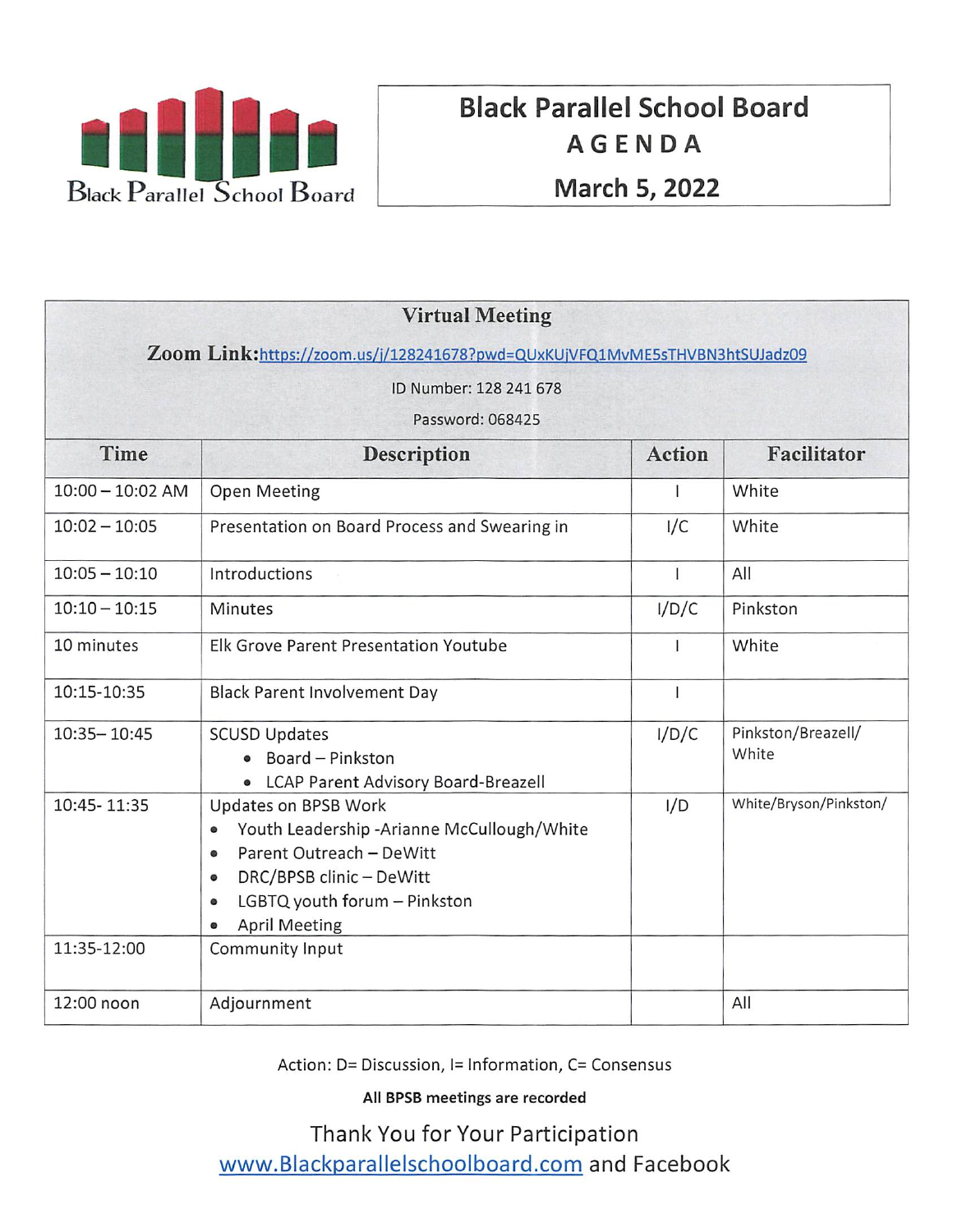#### MINUTES OF BLACK PARALLEL SCHOOL BOARD MONTHLY MEETING -02/05/22

| Date and time:   | 02/05/22 10:00 am to: 02/05/22 12:00 pm             |  |
|------------------|-----------------------------------------------------|--|
| <b>Present:</b>  | Bakari Chavanu, Darryl White, LaShanya Breazell,    |  |
|                  | Carl Pinkston, Marian Bryson,                       |  |
| <b>Absent:</b>   | Toni Tinker, Faye Wilson Kennedy, Lailah Muwwakkil, |  |
|                  | <b>Ursula DeWitt</b>                                |  |
| <b>Location:</b> | Zoom                                                |  |
| Projects/Tags:   | black parallel school board                         |  |
| <b>Access</b>    | http://app.meetingking.com/meetings/369338          |  |
| meeting at:      |                                                     |  |
|                  |                                                     |  |

#### **DISCUSSION**

#### 1. WELCOME

Visit and subscribe to the BPSB Website: http://blackparallelschooIboard.com Follow and like @SacBPSB on Facebook.

#### 2. INTRODUCTIONS

Name Misspelled?: If your name is misspelled, let the minute taker know at the end of the meeting or send a note in the chat to correct the spelling. Jim Peterson, Tom Nelson, M. Miller, Shannon, Giiberto, Bina Lefkovitz, Brendan Murphy (teacher). Dr. George Spencer, VP, Bennie Poole, Aeisha Jones, Lamia Coleman, Susan Ciminelli, Maria Herndon, Zelon Harrison, Donielle Prince, Reginald.

#### 3. MINUTES

Minutes from last meeting:

Minutes for January meeting: https://blackparallelschoolboard.com/wpcontent/uploads/2022/02/Black-Parallel-School-Board-Feb-2022-Packet.pdf

Correction to minutes: correct spelling of Giiberto Cooper.

#### 4. COOPERATIVE LEARNING: HOW IT WORKS - MR. WHITE It's believed that when students are put into cooperative learning groups, they think high achieving will do all the work.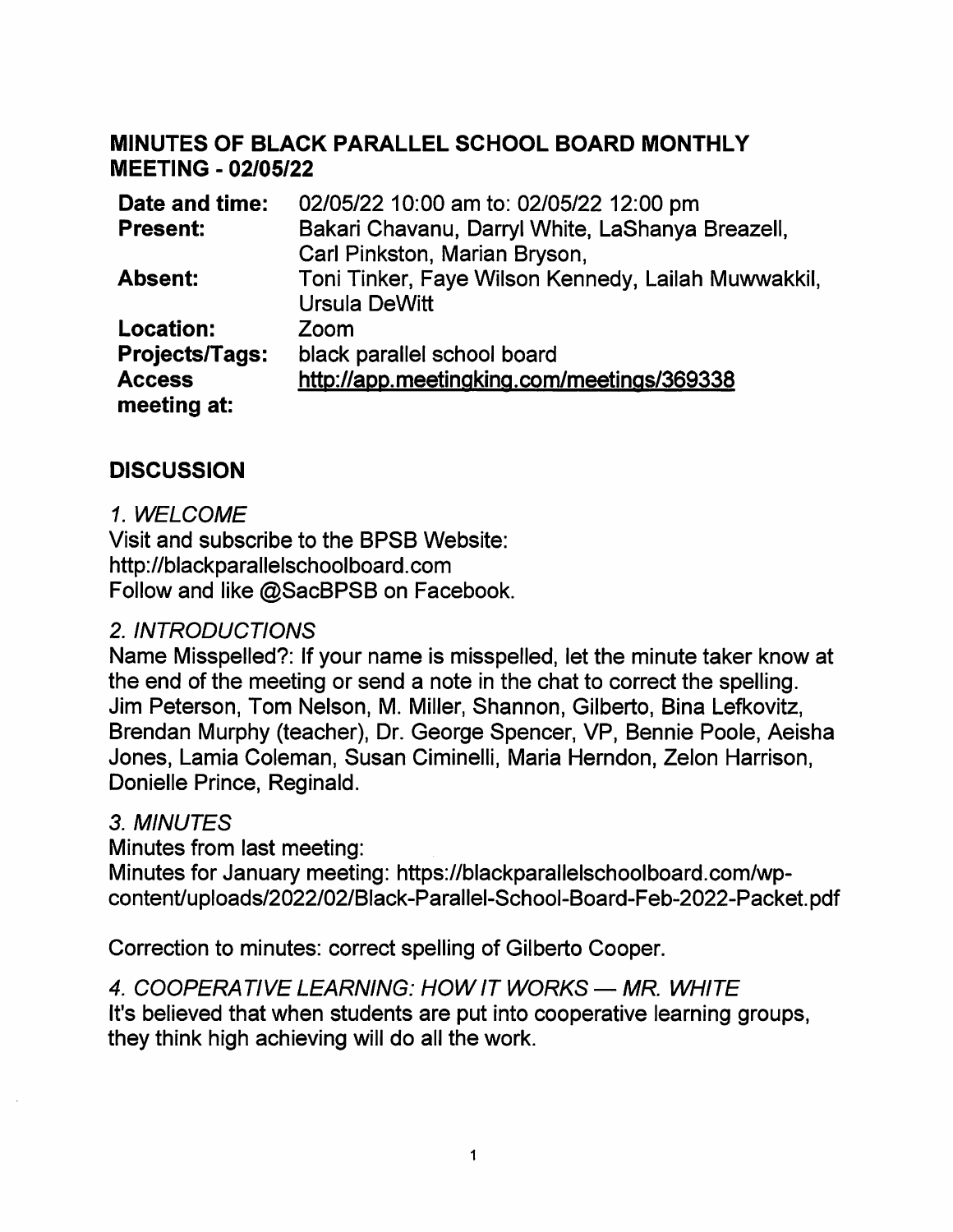Research shows that students learn better in groups. There's no average learning for kids. They're all at different levels, but the students with low skills are looked down upon by many educators.

Using direct instruction is giving all people the same thing. There should be high expectation for all kids.

Levels of Student Engagement: Engagement: High Attention ● High Commitment Strategic: High Attention ● Low Commitment **Compliance** Ritual: Low Attention ● Low Commitment **Compliance** Cemetery Method of Instruction: line students up in rows, all facing the teacher. Student engagement is all students engaging. LOW Involvement

Lecture:

Panel Discussion Demonstration Computer-based tutorials Socratic dialogue Tutorials

Medium;

Involvement Group Discussion Behavior Modeling Observation Reflective practice-blogs Journals

Asynchronous online forums E-mail and listservs Audio/Video

Conferencing 3D interactive Learning

**Activities** 

High Involvement: Role Play Debates Case Studies Simulations WebOuest Internet searches

Concept Mapping Trial and error Storytelling Jigsaw Educational gaming Second Life-Sims Real-time relay chats In-basket exercises Structured experiences Problem Based Learning Project Based LearnE Collaborative Learning Cooperative Learning

Cooperative Learning Structures: **Jigsaw** Think Pair Share Three Step Interview Round Robin Brainstorming Three Minute Review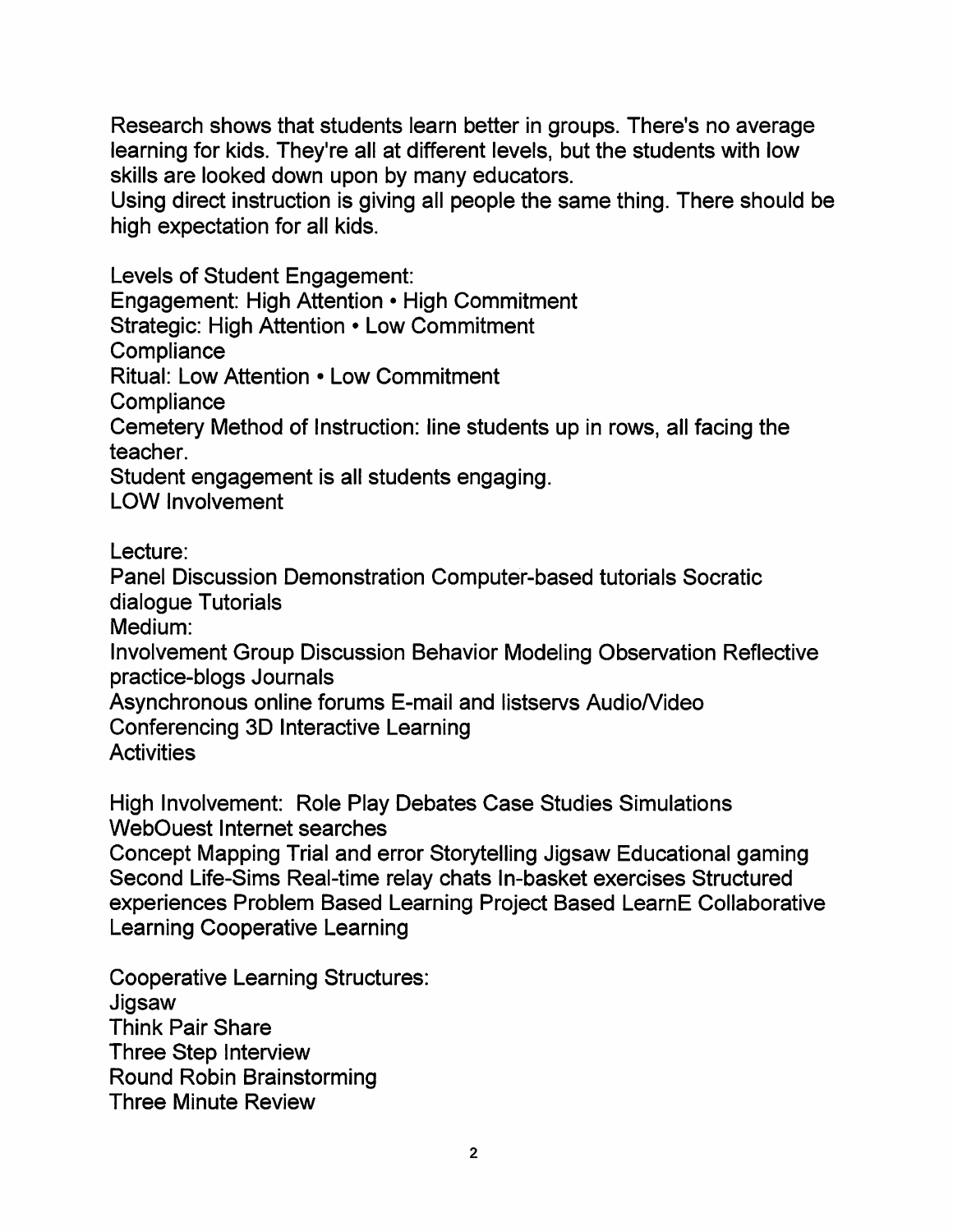Numbered Heads Team Pair Solo

Learning Structures/Strategies:

Arrangements of students/room (furniture) for instruction and learning where students complete an

activity(s) relative to defined content.

Example: Most Engaging Lesson Topic: Reasons for the Civil War Structures Used

Students will read information about the Civil War and watch a video to initiate the learning

A. Line Up

1. Students decide which theme they want to support and line up around lesson themes

- B. Think Pair Share
- C. Discussion Groups and project description
- D. Project Based Assignment in the groups
- E. Gallery Walk Where students review each of the projects

Group Roles: Leader Harmony Promoter Task Master Recorder

HETEROGENEOUS GROUPING

Teacher Selection:

1. List students by level of class achievement

(1 hi, 1 low, 2 average)

2. Consider temperament. learning styles,

mortal enemies, and special situations

Use "Random" Look:

- 1. Birthdays
- 2. Months of the Year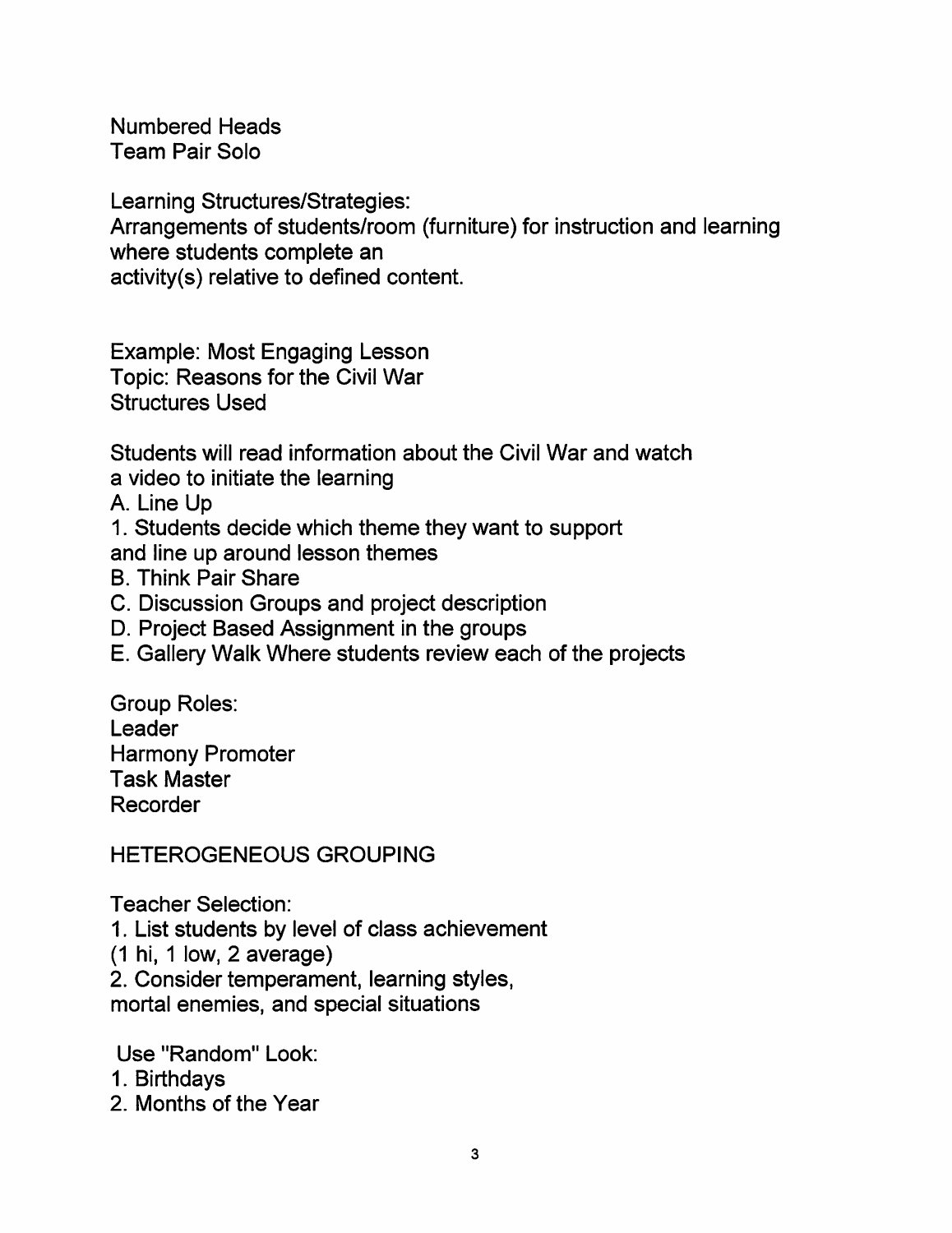- 3. Deck of Cards
- 4. Special Interests

Class-building: Why Class-building? 1. Develop Awareness

- 2. Develop Communication
- 3. Develop Trust
- 4. Create Community

Teambuilding What Type of Activity? 1. Fairly Short 2. Non academic or independent instructional level 3. Allows individual group members to share unique information Questions and Discussion:

Can cooperative learning be used in large size classes. Yes it can.

Cooperative learning also involves talking, and talking and writing is a process for learning and expression.

Tom; (Chat Notes): Good question. How much is a district decision and how much is it a school or even an individual classroom teacher decision?

How to changes in the pedagogy in schools that really needed? Need advocates in the school. Use the academic data to show that changes that need to be made, and then to go to the school board and push for change.

Gilberto: (Chat Notes): What if the data have been bad for decades — and the Board knows this already?

Donielle: (Chat Notes); Sorry I missed this presentation due to my late arrival, such a great topic. FYI the state of New York dept of education has been using Culturally Sustaining Pedagogy as a framework for their standards- "CSP" is the grandchild of culturally responsive pedagogy in the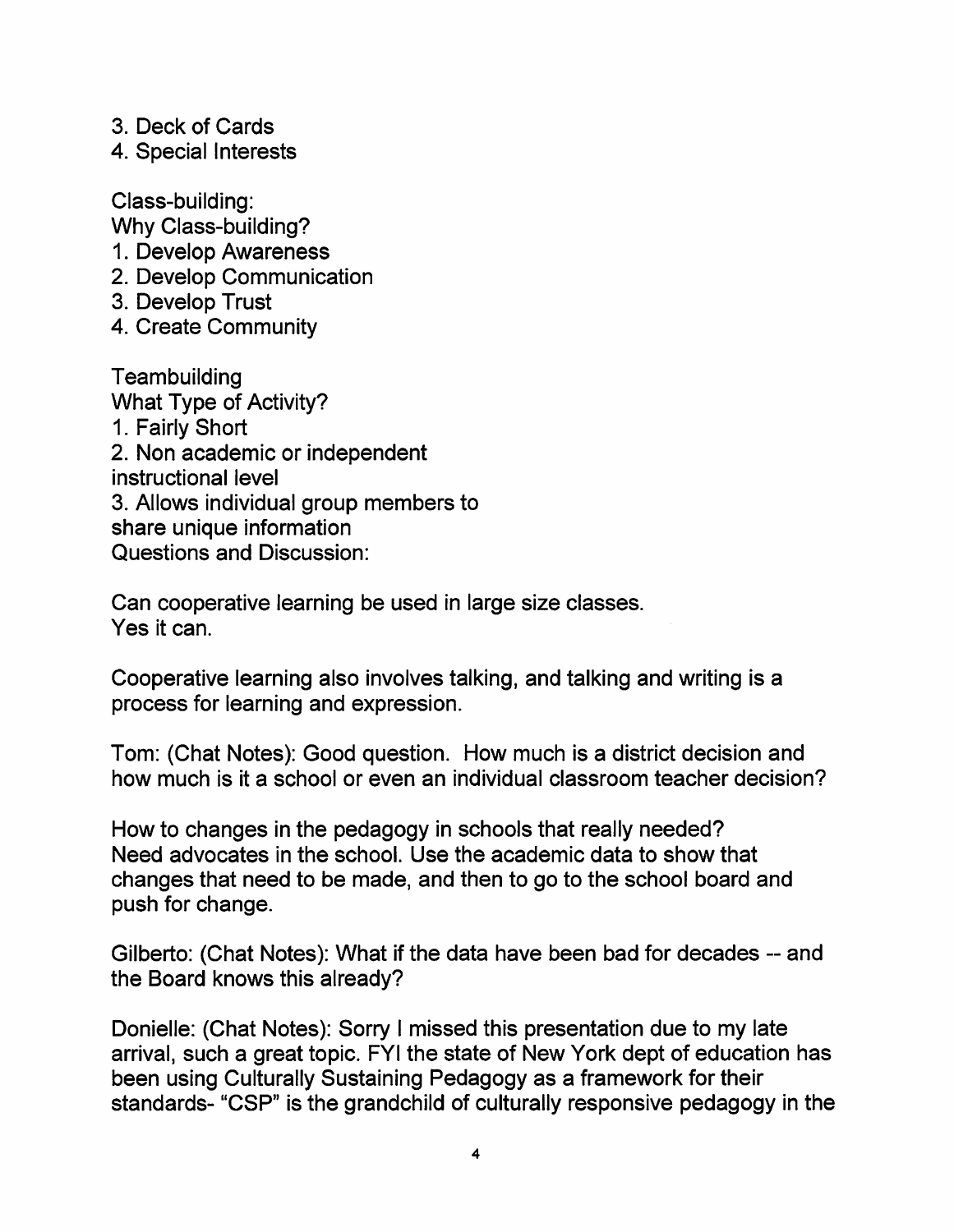sense that Gloria Larson Billings first developed the culturally responsive pedagogy concept, and two of her students went on to think through what does it mean to be not just culturally responsive, but culturally sustaining

Tom: (Chat Notes): If parents want more Cooperative Learning for their children,

how do they determine where to assert influence, (e.g. at the level of classroom, school, district, or state?).?

# 5. SCUSD UPDATES

#### 5-1. SCUSD Board Meeting Summary —Pinkston

January 13th Board Meeting: SCUSD Board Agenda: https://www.scusd.edu/sites/main/files/fileattachments/1-13-22\_agenda\_final.pdf

Some Items discussed:

Mandatory COVID-19 extended until the end of the month.

Trustee Area Re-districting maps. There's not going to be major changes. They will adopt the maps and get them into the Register's Office by July 6. Discussed the 1300 Campaign for improving the academic performance of students of color. We will monitor how they plan to implement it.

# 5-2. LCAP Parent Advisory Board-Breazell

And what the role of those aides will look like, and what should be qualifications for hiring aides, such as bringing aides from the community. The LCAP agrees with getting instructional aides into the classroom.

Tom: (Chat Notes): Great update on LCAP for SCUSD. Thank you, LaShanya! When the Bee article comes out. please share a link with us!

# 5-3. Kit Carson Update

Teacher who said the N-word is not an issue like it used to be. She was fired by the district.

Mark Harris was brought on to address these types of racial issues. BPSB hasn't talked to Harris yet. but it's one way the district addressing racial issues in the district.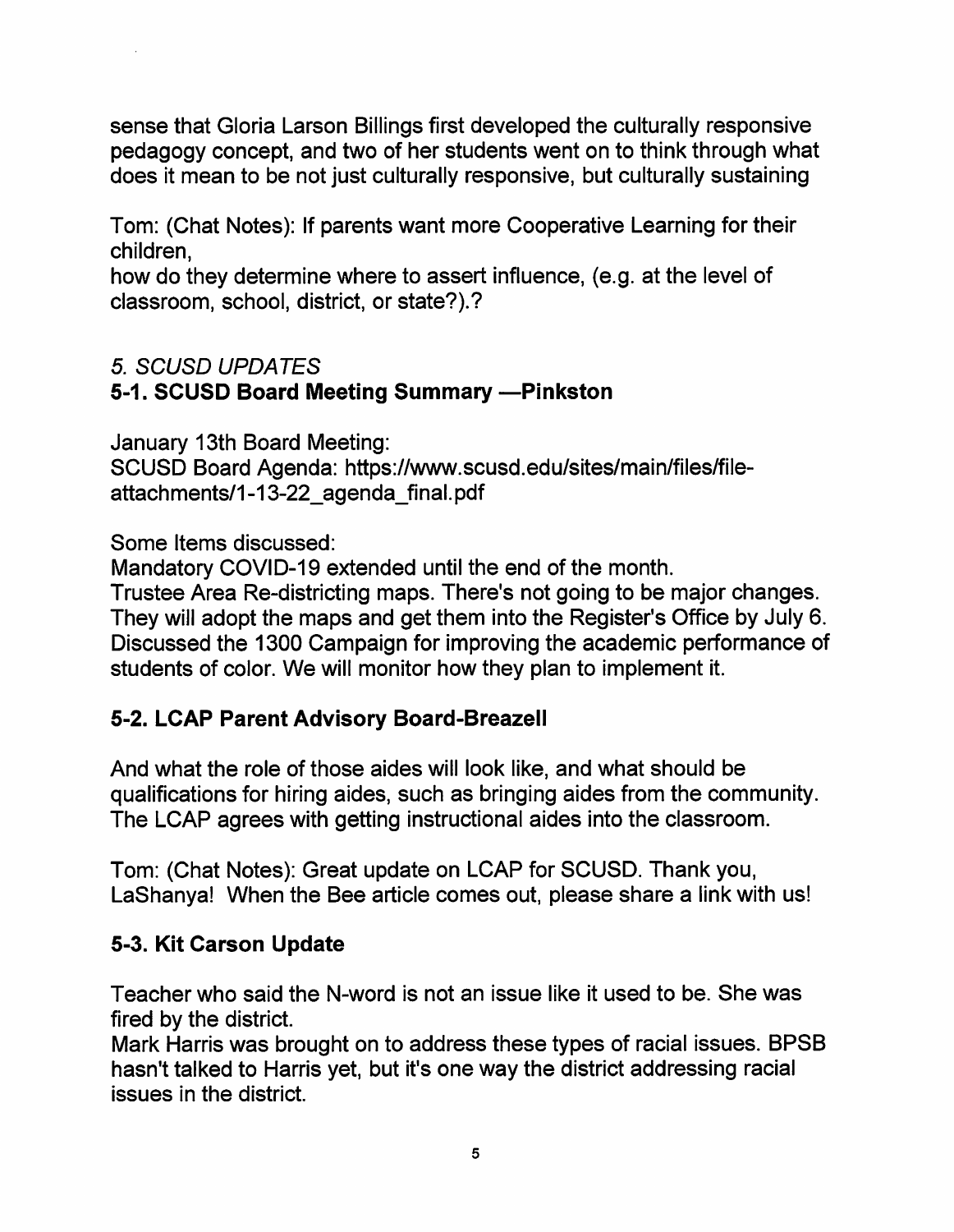Also, the name for Kit Carson needs to be changed. There's a history of that name that impacts Native Americans and Eugenics movement in California.

Tom: Another example of addressing historical racism:

http://archive.capradio.org/articles/2008/05/27/goethe-park-renamed-asriver-bend-park

6. LCAP PARENT ADVISORY BOARD-BREAZELL

# 6-1. Youth Leadership -White

Darryl created group operations for the Youth Leadership Social Media Manager Activities Manager **Secretary** 

If there are activities that you want BPSB youth to be involved in. contact Darryl.

Workshop Presentations: Hidden Curriculum Restorative Practices Zero Tolerance Implicit Bias Equity in the Classroom

Group responsible for Recruitment

Currently, the group only has one male. We want to expand that, and also recruit Asian and Latinx students.

#### 6-2. Parent Outreach—Carl

We continue to contact and reach out to parents, attend School Site Council meetings, etc.

We're also working with and giving presentations to the Roberts Family Development Center parent group.

#### 6-3. DRC/BPSB clinic—Carl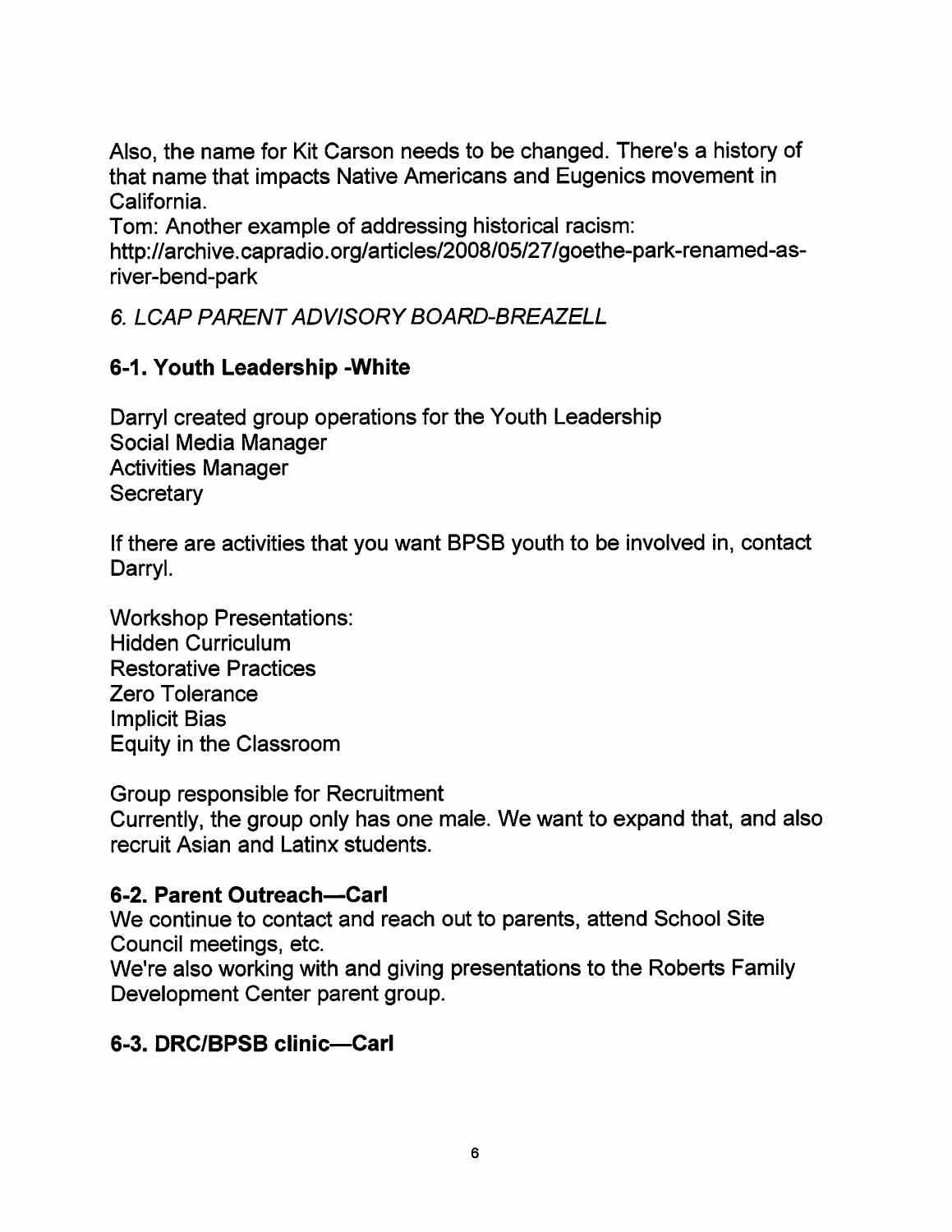Disability Rights of California Clinic: parents can attend the clinic to discuss issues with their lEP or 504 students. They will hold the clinic from January to June. It's also available for parents outside of SCUSD. Parents spend time with attorneys in the clinic.

# 6-4. LGBTQ Youth Forum -Carl

We're hosting with the Stonewall Foundation an LGBTQ Youth Forum on February 26(?).

More information on our website.

Next month we plan to have a forum for parents of LGBTQ children.

https://blackparallelschoolboard.com/lgbtq-listening-session/

# 6-5. Black Parent Involvement Day - Carl

Landing page for Black Parent Involvement Day: https://blackparallelschoolboard.com/black-parent-involvement-day/

This year, the district is supporting the Black Parent Involvement Day BPSB will also provide a Classroom Observation Training on February 10 6pm.

# 7. COMMUNITY INPUT

Enjoyed LaShanya's call for aides in the classroom. When I was an aide, we all had to be trained for lEP work.

Donielle: great to be here.

Bina's announcement-join the listening session here https://bit.ly/smhwlisten Found this article about CSP, an interview with the authors from 2017. A

Luther Burbank teacher interviewed them!

https://www.edweek.org/teaching-learning/opinion-author-interviewculturally-sustaining-pedagogies/2017/07

M. Miller: Thank you so much for allowing me to listen in. I look forward to more participation.

Brendan: Thanks for the presentation on cooperative learning.